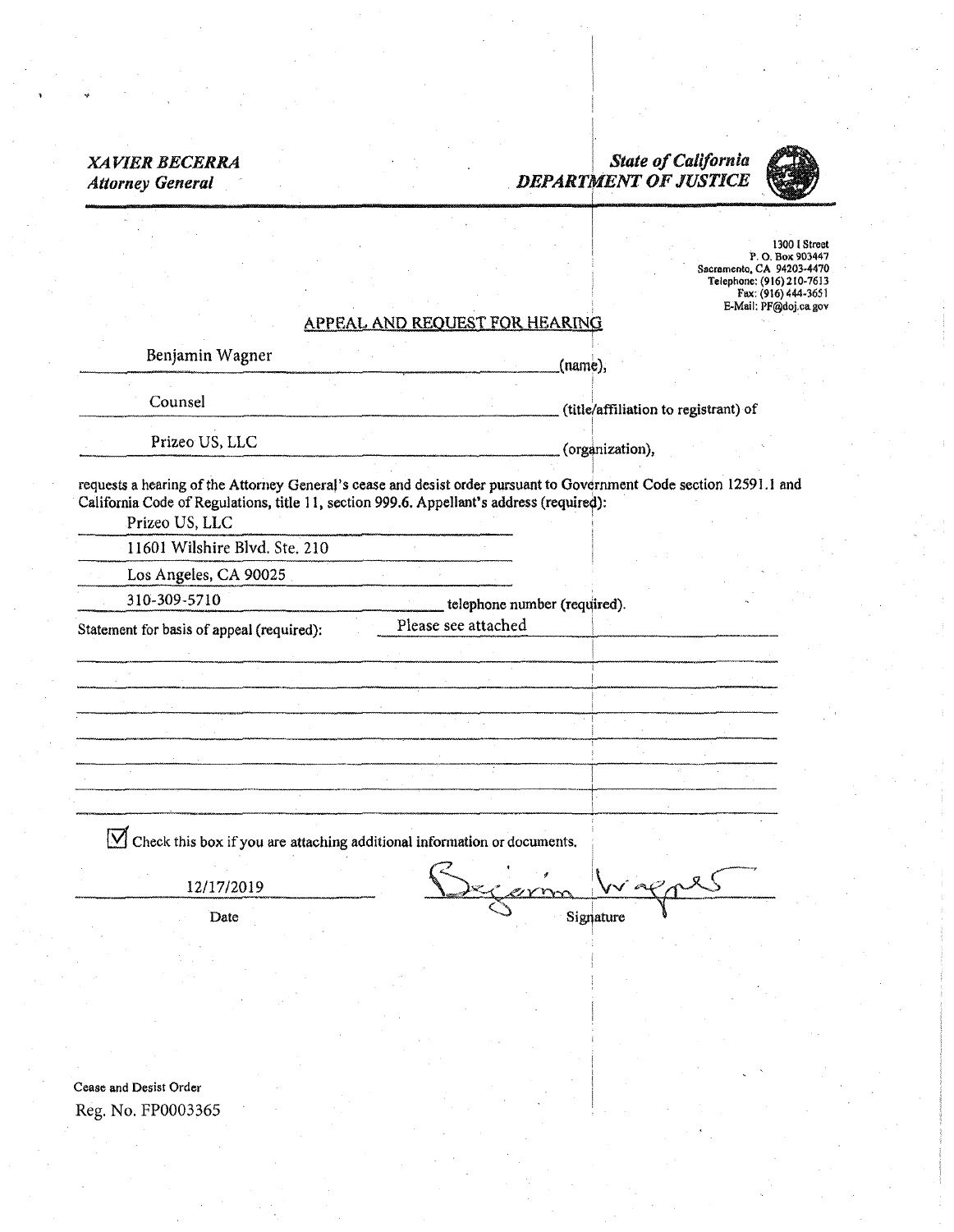GIBSON, DUNN & CRUTCHER LLP Benjamin Wagner, SBN 163581 bwagner@gibsondunn.com Matthew Ball, SBN 327028 mnball@gibsondunn.com 1881 Page Mill Road Palo Alto, CA 94304-1211 Tel: 650.849.5395 / Fax: 650.849.5095

Attorneys for Respondent Prizeo US, LLC

#### **BEFORE THE**

#### **ATTORNEY GENERAL OF CALIFORNIA**

In the Matter of the Order to Cease and Desist Against:

**Prizeo US LLC** 

Respondent.

CASE NO. FP0003365/11.22.2019 Order

**PRIZEO US LLC'S NOTICE OF APPEAL AND REQUEST FOR HEARING** 

#### **APPEAL AND REQUEST FOR HEARING**

Pursuant to California Code of Regulations, Title 11, Section 999.6 et. seq, Respondent Prizeo US LLC ("Prizeo") hereby submits this Appeal to the Attorney General's Order to Cease and Desist, Reg. No. FP0003365, dated November 22, 2019, and requests that the Order be rescinded in its entirety. Pursuant to California Government Code Section 12591. l(e), Prizeo requests a full evidentiary hearing after completion of discovery.

Prizeo states that its address is 11601 Wilshire Blvd. Ste. 210, Los Angeles, California 90025. The "person appealing" the Order, Schuyler Hansen, can be reached by telephone at 310-309-5710.

The Cease and Desist Order contains no discussion of the basis of the Attorney General's claims nor the authority on which he relies. Thus, Prizeo expressly reserves the right to fully present its case and to dispute and rebut any and all assertions that the Attorney General may make, whether now or in the future.

#### **BASIS OF APPEAL**

1. Founded in 2013, Prizeo is an online platform via which charitable organizations conduct their own sweepstakes-for-good featuring property and/or experiences.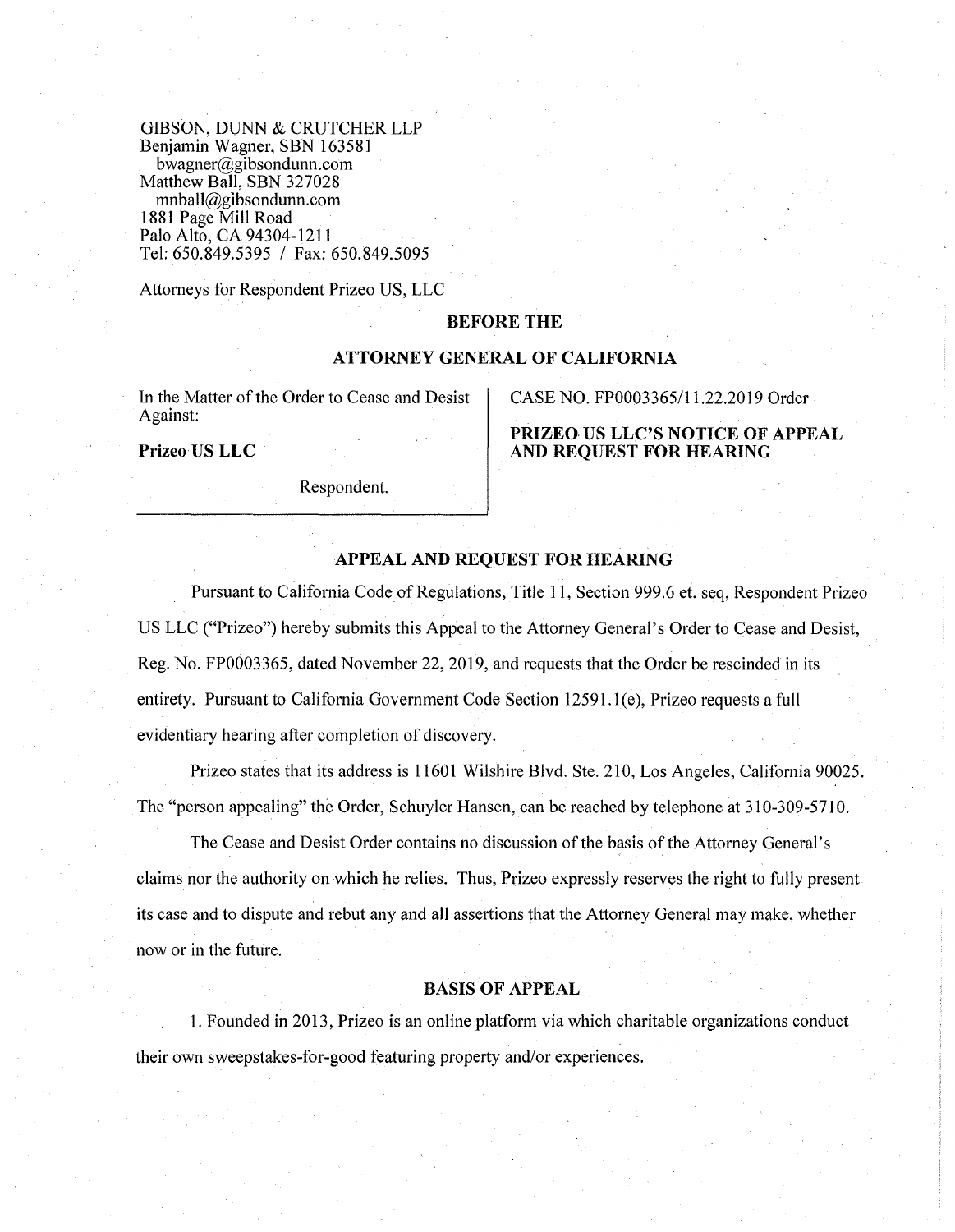2. Prizeo is committed to the integrity of the charitable process. The organizations which use its platform are reputable national charities such as American Cancer Society, Planned Parenthood, United Way Worldwide, and Special Olympics. To date, charitable organizations have run numerous sweepstakes on the Prizeo platform, and Prizeo enjoys a strong reputation.

3. Prizeo believes it does not operate as a "commercial fundraiser for charitable purposes" as defined by California Government Code§ 12599. A "commercial fundraiser for charitable purposes" is defined as an entity who for compensation solicits funds for charitable purposes, or as a result of a solicitation, receives or controls the funds. Cal. Gov't Code§ 12599. Prizeo is an online platform that enables charities to solicit funds, but does no such solicitation itself. Each charity using Prizeo' s platform runs its own sweepstakes: the charities determine the terms, deliver the prize items, and control their own programs.

4. The purpose of Uniform Supervision of Trustees for Charitable Purposes Act ("the Act") is to "to protect the public from fraud, to prevent the misuse of charitable assets and other wrongdoing, and to provide transparency for donors to make informed decisions when giving." Attorney General's Guide for Online Charitable Giving, 10 (July 2019),

https://oag.ca.gov/sites/all/files/agweb/pdfs/charities/publications/guide-online-charitable-giving.pdf. As an internet platform, Prizeo does not initiate fundraising campaigns itself. Funds temporarily delayed from delivery to a charity using the platform are to help protect consumers against potential default by the charity until it delivers the prize(s) it has promised to the public. The Act was simply not intended to apply to internet platforms like Prizeo.

5. The California Department of Justice is alone in interpreting§ 12599 to apply broadly to platforms providing technology tools to charities. In 2018, the California legislature considered and failed to enact Assembly Bill 2556 ("AB 2556"), a bill to amend California statutes to apply to platforms like Prizeo. Such legislation would be unnecessary if § 12599 *already* applied to internet platforms like Prizeo. In the absence of legislative action, § 12599 should not be interpreted to cover internet platforms providing technology tools to charities to conduct their own fundraising campaigns.

2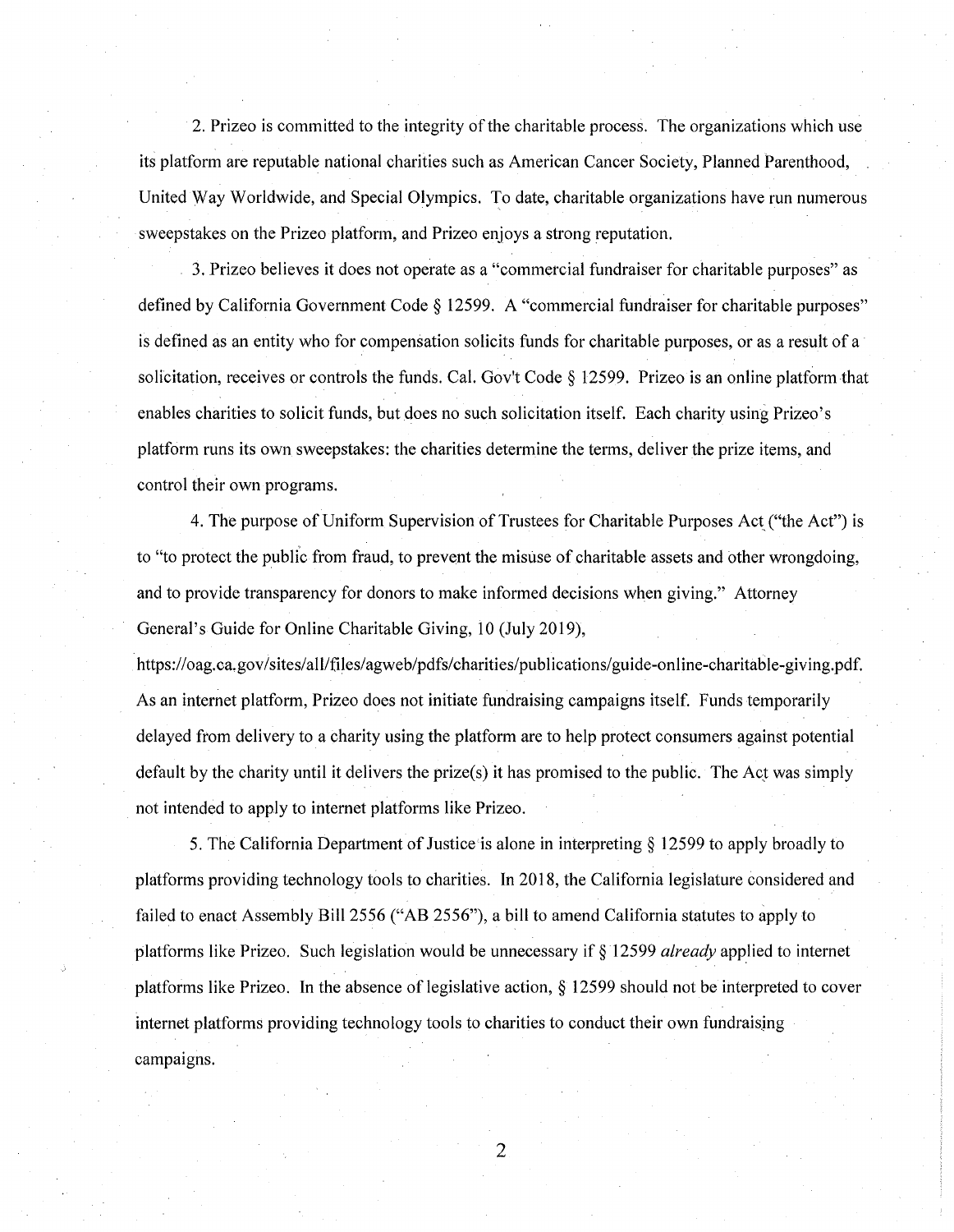#### **CONCLUSION**

6. The Cease and Desist Order should be vacated in its entirety. Prizeo believes it is not a commercial fundraiser under§ 12599, has complied with California law, and that it is not required to register with Registry of Charitable Trusts.

**WHEREFORE,** Respondent Prizeo prays:

a. For a hearing to be held, after discovery, regarding the Attorney General's factual allegations and conclusions of law;

b. For a prehearing conference, at which time Prizeo may request an expedited hearing and may make additional pre-hearing motions to ensure a full, fair, and complete hearing and record.

c. That the Cease and Desist Order be vacated in full or, to the extent the office concludes that any portion of the Order should remain in effect, the hearing office vacate the penalties set forth in the Order;

d. That Prizeo be granted its costs associated with this action; and

e. For such other, further, and different relief as may be deemed just and proper.

Dated: December 18, 2019

BENJAMIN WAGNER, SBN 163581 MATTHEW BALL, SBN 327028 GIBSON, DUNN & CRUTCHER LLC

By: /s/ Benjamin Wagner Benjamin Wagner, SBN 163581 Matthew Ball, SBN 327028

Attorneys for Respondent Prizeo US LLC